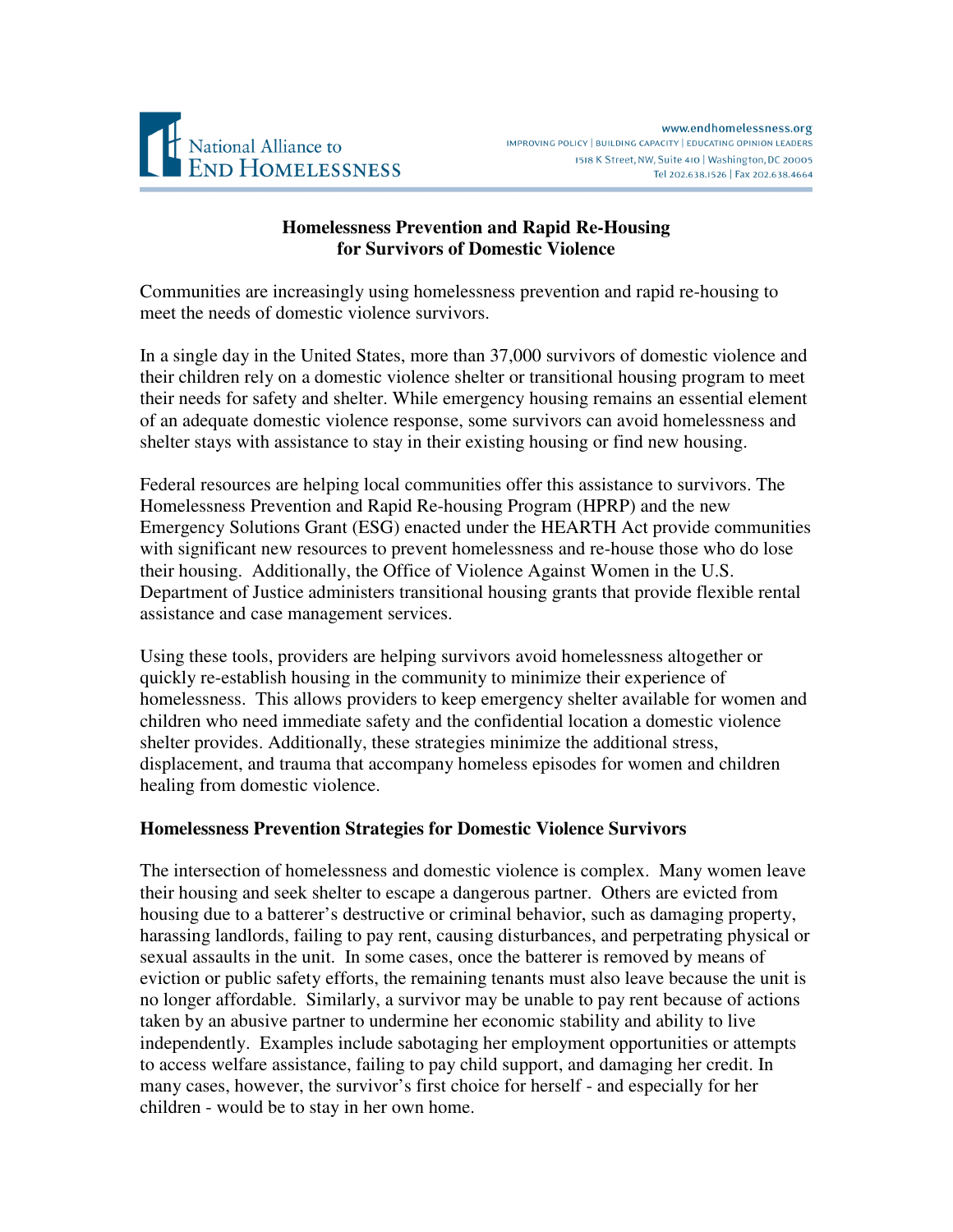The main purpose of homelessness prevention activities is to avoid entirely a disruptive and costly homelessness episode for households. Homelessness prevention can include:

- o financial assistance to pay back rent or utilities,
- o short-term rental assistance until families can resume paying rent independently,
- o case management and legal assistance to help a household remain in its current housing, and
- o assistance to obtain new housing without entering a shelter.

Helping survivors maintain their housing or quickly find new housing decreases their burden of economic hardship, housing instability, and uncertain futures as they work toward establishing safety for them and their children. Increasing capacity to support survivors through prevention assistance aligns with the aim of the domestic violence movement to broaden survivors' options, create alternatives to remaining in abusive homes, and reduce the degree to which survivors are re-victimized in the aftermath of abuse. Many domestic violence programs are embracing this commitment and enacting programmatic innovations that address survivors' housing needs. Some provide help with housing costs, advocate for survivors around tenant rights, and intervene with landlords to redress barriers to housing based on domestic violence-related evictions and debt.

## *Help with Housing Costs*

Some domestic violence providers offer financial assistance to help women retain their own housing if they may stay there safely, or to secure new housing. These programs offer short-term rental assistance to help survivors maintain their housing while they work to establish an income to afford housing independently. Additional assistance may be offered to help secure employment or benefits, and to help survivors address legal, medical, and trauma-related issues that are often part of healing, resolution of which can be critical to establishing income and stability.

To prevent homelessness among domestic violence survivors, The Bill and Melinda Gates Foundation (Gates Foundation) is funding four programs in the state of Washington to help with housing. The four programs have the flexibility to pay for rental assistance, advocacy, and other supports that promote stability and rapid re-housing. Providers report that the flexible resources allow them to tailor interventions to meet survivors' unique needs which ultimately results in improved outcomes, housing stability and efficient use of resources. Based on the success of the initiative, agencies are enhancing their ability to meet the housing needs of survivors through crafting new relationships with landlords, housing authorities, and homeless and housing service providers. The Washington State Coalition Against Domestic Violence is providing technical assistance to the four sites, evaluating outcomes, and educating the broader community about the importance of permanent housing options for survivors of violence. This important investment will result in lessons that can be translated to providers nationally and improve the response to survivors of violence.

### *Protecting Tenants' Rights and Direct Advocacy with Landlords*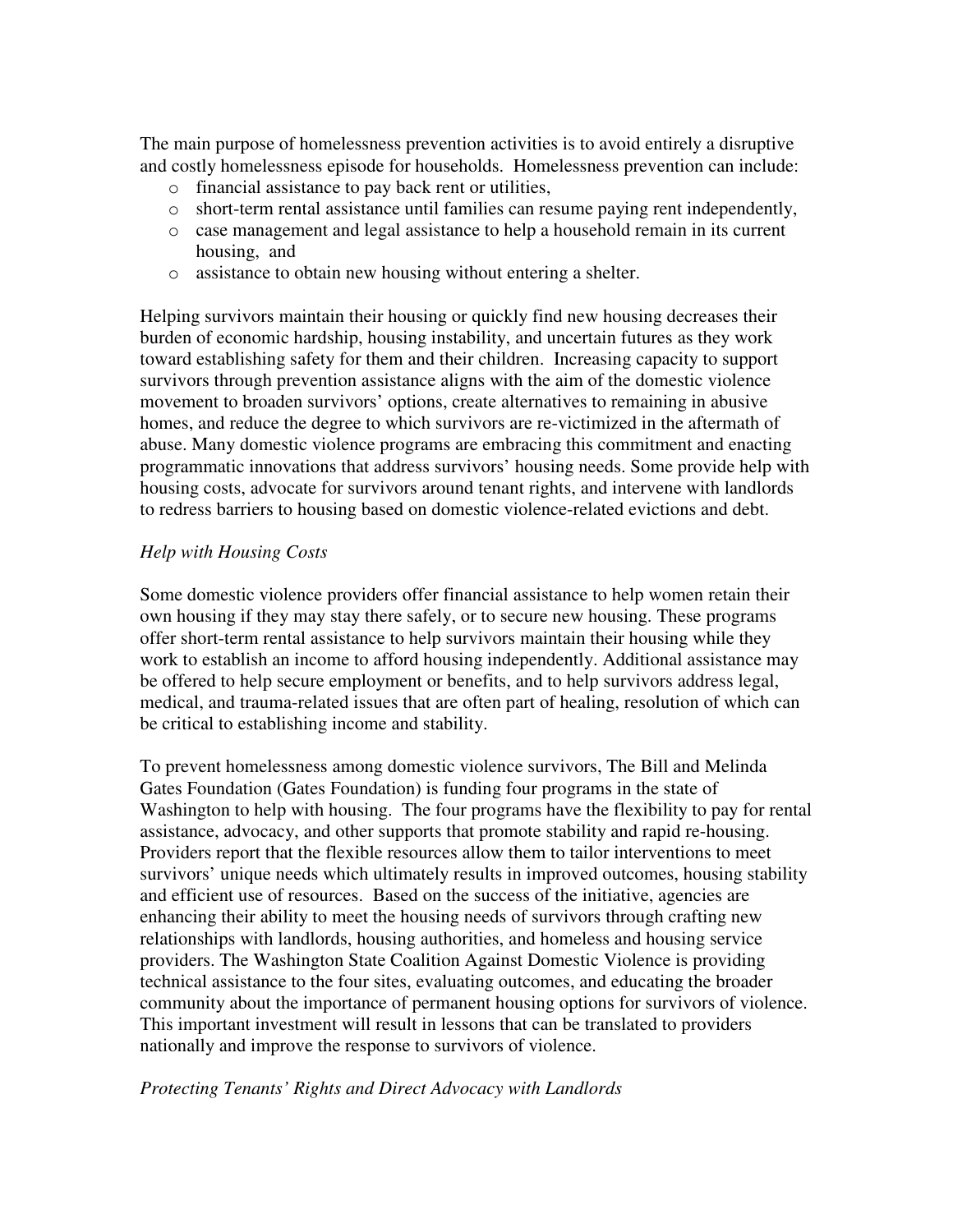Programs are working to educate survivors and housing providers about the legal protections of survivors. The Violence Against Women Act (VAWA) prohibits discrimination against women who are survivors of domestic violence in publicly assisted housing and makes it easier for women to break a lease in public housing and move to a new unit when necessary for safety. This allows survivors to retain the benefits of assisted housing without having to remain in the unit in which they are no longer safe. Domestic violence advocates have also achieved hard won legal protections in many states that make it easier for survivors to access and retain housing in the private rental housing market. Maryland and Illinois, for example, allow survivors to break leases with private landlords and change locks in rental units to address security concerns and prevent re-assault.

Survivors, their private and public landlords, and public housing agencies are frequently unaware of the legal protections afforded them under VAWA, the Fair Housing Act, or state and local legislation to protect survivors. When landlords and domestic violence providers work together, the result is a "win-win" outcome for survivors and landlords. In addition to ensuring survivors' legal protections are adhered to, providers advocate directly with landlords to help preserve survivors' housing. Advocacy may include educating landlords about a survivor's legal protections and possible safety concerns while also working to address landlord's concerns. In many instances, a landlord may be willing to increase the physical safety of rental units, make payment arrangements that allow a survivor to pay rent arrears over time, or file a no trespassing court order for the entire property against the abusive ex-partner to offer greater security and maintain a survivors' tenancy.

Helping to preserve survivors' housing avoids costly evictions, lost rent revenue, and very often the loss of a good tenant. Landlords also find that developing partnerships with domestic violence providers can help them be more responsive to other tenants who may be impacted by domestic violence. Many landlords appreciate the opportunity to make a positive difference in their community. Recognition of their contributions on behalf of survivors and upgrades to property to improve security can also pay dividends in improving the reputation and attractiveness of their rental housing.

The District Alliance for Safe Housing (DASH) in Washington, DC is an example of a program committed to preventing homelessness for domestic violence survivors. DASH regularly holds forums for landlords and provides education and advocacy assistance to women impacted by violence. Trainings have helped the organization establish working relationships with many landlords on whom they rely to help re-house survivors in their domestic violence program. In turn, landlords with many units of housing now turn to their new domestic violence partners for help when they suspect their tenants may be victims of violence.

### **Essentials of Rapid Re-Housing for Survivors**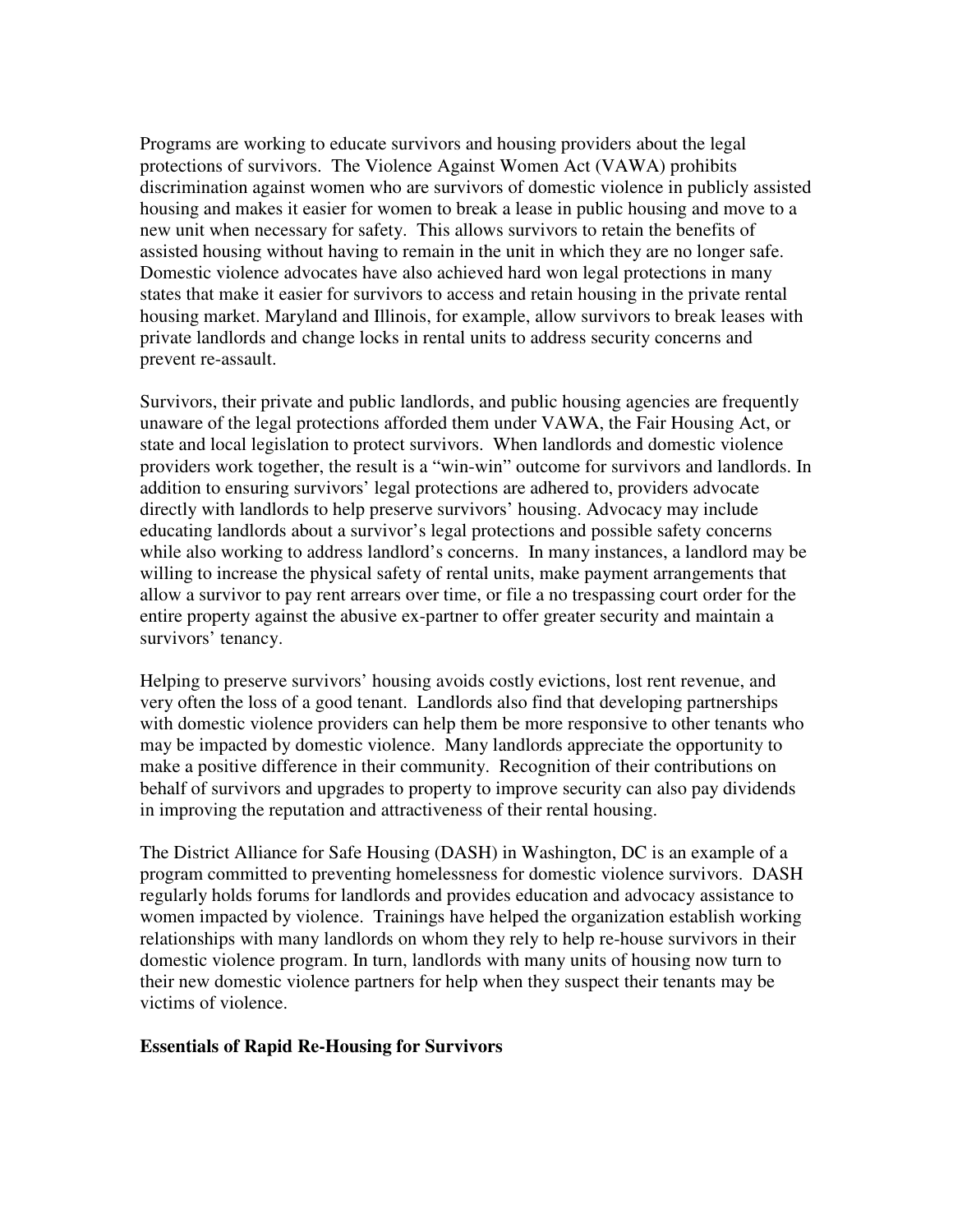Many women turn to emergency or transitional housing programs to seek immediate safety from a batterer. These women can face difficulties when they are ready to reestablish independent households. Like all women with limited economic resources, they face enormous challenges finding safe, adequate, and affordable housing. Additionally, due to interference from an abuser, survivors of domestic violence may lack favorable credit, work histories, or references, when they apply for new housing. As a result, women may spend protracted periods of time in shelters and transitional housing programs while they seek new employment, save money for a security deposit and first month's rent, and search for new housing. These prolonged stays in shelter or temporary housing can be costly for survivors. Their dependence on programs to meet their housing needs restricts their choices and can forestall their progress in re-establishing independent lives. It also ties up emergency housing resources that may be critically needed by other women fleeing violence.

Rapid re-housing is a strategy designed to help people overcome challenges in reestablishing independent households. Rapid re-housing helps women reconnect to housing quickly by offering housing search assistance and landlord advocacy, and rental assistance. More specialized services are also offered by domestic violence providers that are designed to specifically help survivors recover from the impact of violence in their lives. Programs that have adopted a rapid re-housing approach have demonstrated that the families assisted remain stably housed. One study found that 85 percent of families remained stably housed 18 months after a housing placement.

# *Targeting Rapid Re-housing: Deciding Who to Serve*

One of the primary questions providers face when developing a rapid re-housing strategy for survivors is who to serve and when. A survivor's immediate safety, emotional, and physical needs must be the first issue addressed. A woman in crisis may be unready to focus on developing a permanent housing plan for herself and her family. Delivery of rapid re-housing services does not usually occur until after the immediate crisis has been somewhat resolved.

Since most rapid re-housing programs do not offer permanent rent subsidies, families targeted for rapid re-housing assistance must be prepared to pay rent independently after a period of time. This reality influences all other aspects of the program model, including who is targeted for the program, the kind of housing that is sought, and strategies employed that can help women increase their incomes.

### *Providing Housing Search Assistance*

Vigorous and proactive landlord outreach and housing search assistance are critical to the success of rapid re-housing programs. Providers use a variety of strategies to educate landlords in the community about the services available and the myths surrounding domestic violence survivors. Providers report that offering information about the impact and dynamics of domestic violence and building transparent, trusting relationships are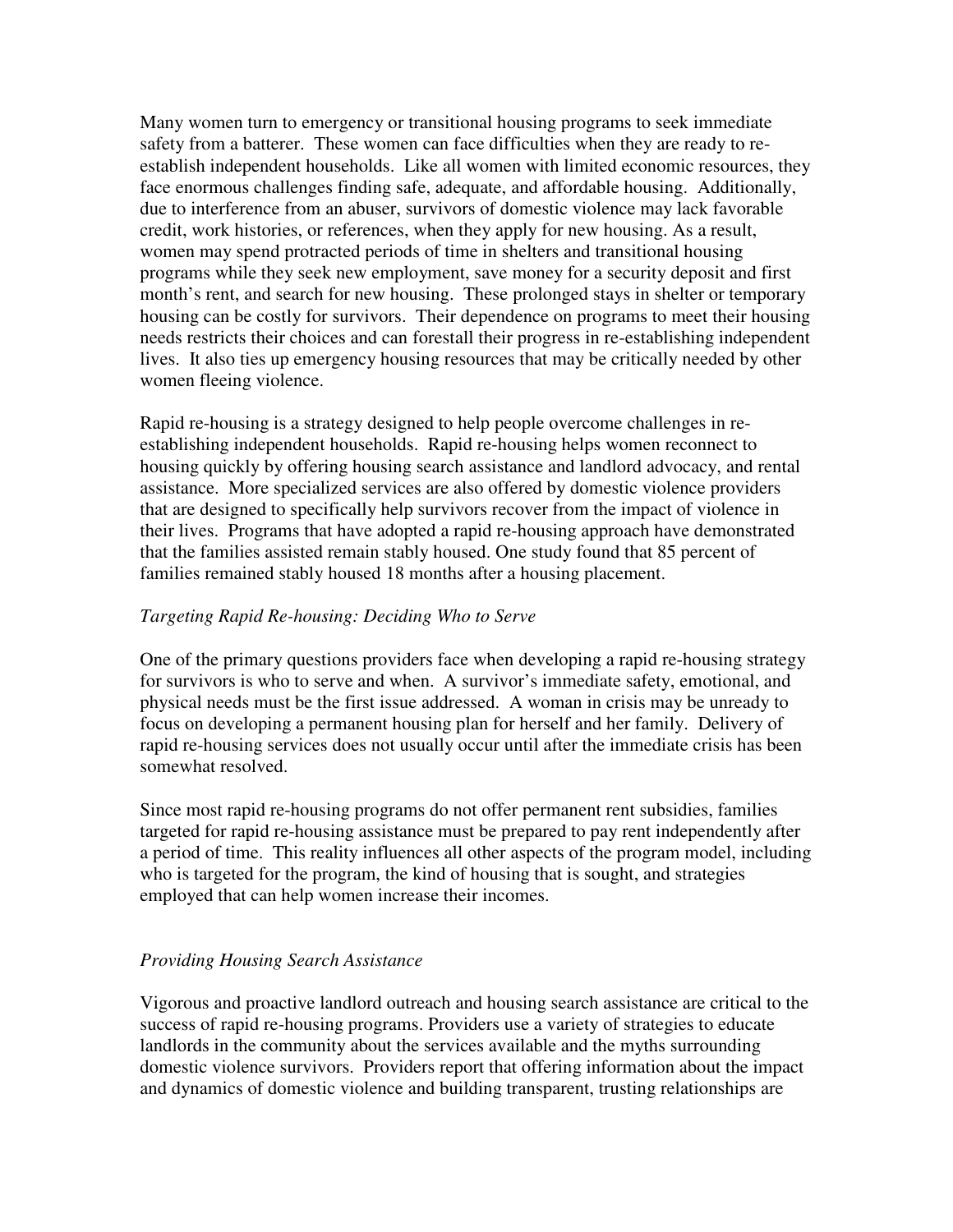effective strategies that increase landlords' willingness to offer reduced rent and to waive credit history checks. One particular strategy used by providers is to have a landlord guarantee fund, which will pay for repairs if a unit is damaged Landlords can be important allies in promoting the security of rental units and thus the safety of the families housed there. Landlords discover that a partnership with a domestic violence provider can help them better serve their existing tenants as well.

In working with an individual survivor, housing search assistance begins with an assessment of the individual's strengths, resources and supports, goals, and barriers to housing. Understanding the reasons behind previous evictions or utility arrearages can prepare the housing advocate to address those challenges. As with all prospective tenants, housing choice involves a complex array of options influenced by cost, proximity to public transportation, the survivor's employment, access to good schools, and the desirability of the rental unit. Housing advocates who work with domestic violence survivors attend closely to the security features of available units and the surrounding area. Features that may be assessed and discussed with the survivor include how well lit the entry way to the rental unit is, security features in windows and doors, and the proximity and responsiveness of police in the area. Housing advocates may ask landlords to upgrade units that lack important security features or may even provide funds toward those upgrades. Developing and maintaining a safety plan for survivors in the new housing is of paramount importance.

### *Provide Rental Assistance*

Rapid re-housing programs typically offer some amount of financial assistance to help survivors pay for housing. Programs vary as to how long and how deeply they subsidize rents. Since the amount of money they have available to pay for rent is typically fixed, the more rental assistance they give to each family the fewer families they can help. Programs work to find a balance between serving a few families with "long-term" rent assistance (typically 18 months or longer), or more families with "short term" assistance (a few months of rent, or simply deposits). Similarly, they must decide whether to provide "deep subsidy" (100% of rent), "shallow subsidy" (typically less than 70% of rent), "flat subsidy" (a small amount every month) or require tenants to pay a percentage of their income for rent (typically 30%). Some programs also use a "step-down" approach, decreasing rental assistance over time, allowing survivors time to assume the full financial responsibility. The decision about how to allocate rental assistance is an important one as it determines both how many families can be served, and how successful the families will be.

To decide how to allocate rental assistance, programs take into account the local economy and how difficult it will be for survivors to find employment that will allow them to maintain housing independently. Domestic violence providers who designed rental assistance subsidies prior to the onset of the recession found that the ability to modify the rental assistance offered to women was critical to their success. Clackamas Women's Services, a domestic violence provider in Oregon City, OR, received a substantial portion of their community's HPRP funds. They developed a formula for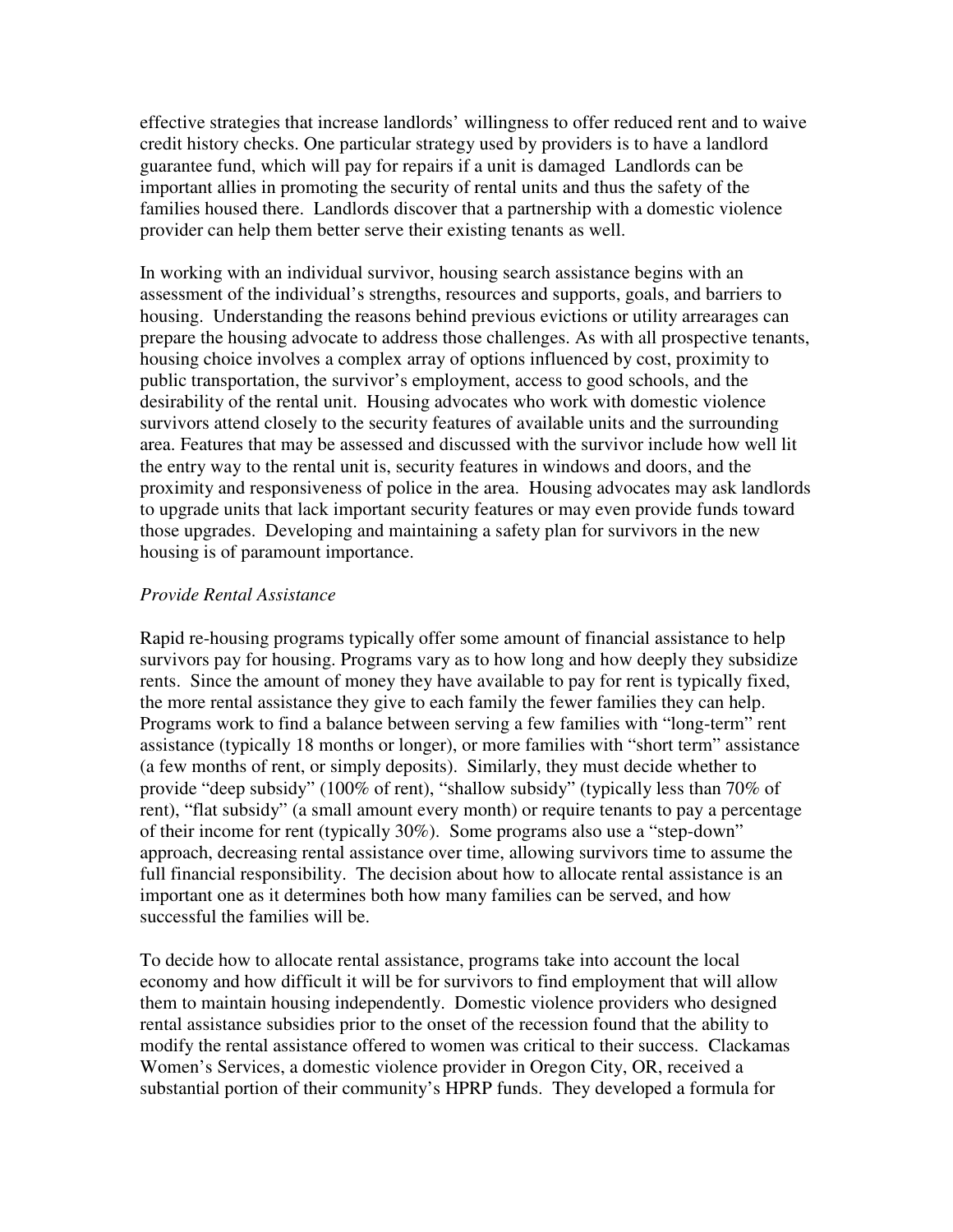determining the amount of rental assistance a family would receive based on a number of factors, including the fair market rent in the community, the income of the household, and the average maximum the community was willing to provide with HPRP funds. Over time, with the recognition of how difficult it had become to find jobs in the area, the program changed its approach. It now works with each household individually to determine how to best structure the rental assistance.

Domestic violence providers that offer rent assistance programs are also sensitive to women's histories of economic exploitation. Previous partners may have used money to control women, and domestic violence providers must avoid recreating those patterns. Programs might offer a pre-set amount of rental assistance for each household and work with the women to determine the best way to allocate assistance over a period of time. Alternatively, programs may have a clear set of criteria for accessing rental assistance and determining the circumstances under which extensions are granted. Whatever the actual policies, programs should ensure they are clear to all parties involved. This helps build strong relationships between program participants and staff, and increases survivors' power and choices in their own lives.

### *Delivering Mobile, Voluntary Advocacy and Support Services*

As with rental assistance, the supportive services provided to households can vary widely. Programs may provide services themselves, or they may link survivors to community-based services.

Rapid re-housing providers find that providing housing-focused support and advocacy is a critical element in creating a smooth transition into housing and promoting housing retention. Housing-focused support includes assistance in housing search, landlord negotiation, and activities that help survivors retain housing. Providers may offer landlord mediation and tenant rights trainings, budgeting support, and help connecting women to community-based services and supports such as income and employment programs. In most programs, advocacy services and support are offered as long as is required to help the survivor stabilize in her new home, sometimes for a year or more. Even when housing-focused services have officially ended, many rapid re-housing providers continue to provide follow-up contact on an as-requested basis to promote ongoing housing retention.

Domestic violence survivors may have complex services needs that cannot be met by any single organization. For example, domestic violence programs can often address violence-related issues, such as civil or criminal court proceedings, protection orders, peer support groups, children's services, and advocacy with child welfare authorities. They may have added re-housing services. But they may not have the capacity in-house to also meet education, training, employment, early childhood education, health care, substance abuse treatment, or mental health treatment. To ensure that survivors have access to such services, they rely upon on partnerships and collaboration with other service providers.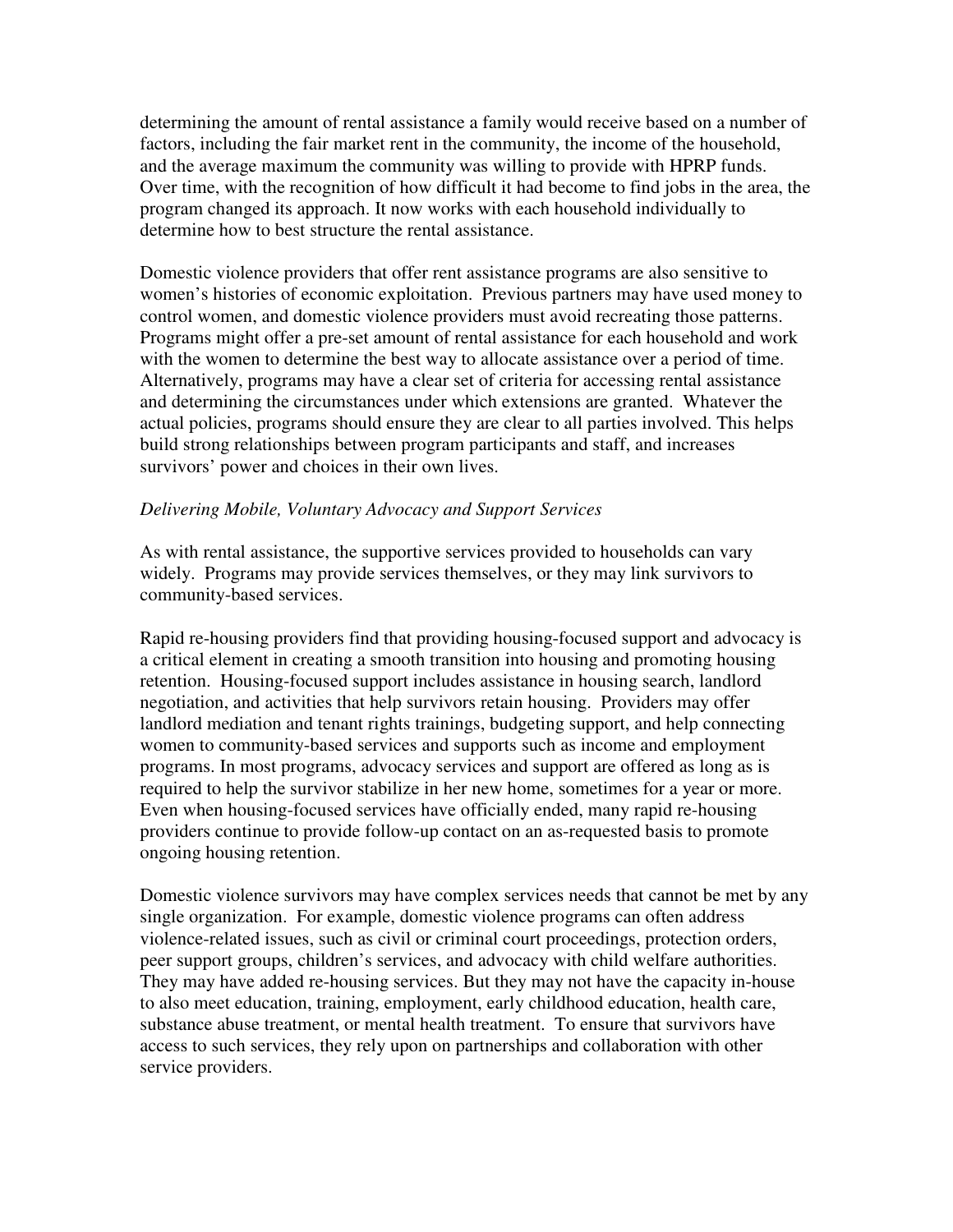Domestic violence programs are traditionally committed to offering voluntary and survivor-driven services, an approach that is based on the values of the domestic violence movement to respect survivors' expertise in their own lives and to be guided by their voices. Home Free, a domestic violence service agency run by Volunteers of America in Portland, OR, provides an array of services to households in its Housing First program, including support groups, children's services, accompaniment to hearings and appointments, advocacy with law enforcement and child welfare, and employment access services. Home Free's approach is to offer services selected by each survivor based on her very individualized plan, rather than to require a particular set of services for each participant enrolled in the program. This approach is based on the belief that given choices and opportunities, participants will work to ensure their own safety and success. Home Free has found that if services are meaningful to participants' goals, they will actively engage in services. It also employs "mobile advocacy" - which may include home visits, accompaniment, and meeting at the survivor's workplace so that the survivor does not have to take time off work. By bringing advocacy services to her, the agency reduces barriers to supportive services and increases the program's flexibility and responsiveness.

Some of the services provided by domestic violence programs providing homelessness prevention and rapid re-housing assistance have required the development of new skill sets as well as the re-allocation of resources within the agency budget. These programs have educated themselves in areas that include landlord-tenant law, eligibility for and use of housing and homeless programs, legal protections around housing, and anti-poverty resources. Funds must be budgeted for rental assistance, transportation, and other economic needs. Program must also look at policies and practices, such as safety protocols for home visits and mechanisms for supporting and supervising mobile staff.

### **Income and Employment Assistance**

Helping survivors quickly access income is crucial, especially when rental subsidies are limited. This is of particular importance to domestic violence providers because a woman may be highly vulnerable to return to an abusive relationship when she cannot find a viable path to maintain housing on her own.

Providers may offer assistance accessing public benefits such as Temporary Assistance to Needy Families (TANF), Supplemental Nutritional Assistance Program benefits, subsidized child care, and the Earned Income Tax Credit. Women may need assistance and advocacy to access child support and to apply for permanent housing subsidies.

Because of the high cost of housing in most communities, providers using rapid rehousing models prioritize employment. Some programs allocate staff time to build relationships with potential employers and provide job search assistance. Other providers develop partnerships with public or nonprofit organizations that have expertise in job and career development for low-income individuals and families.